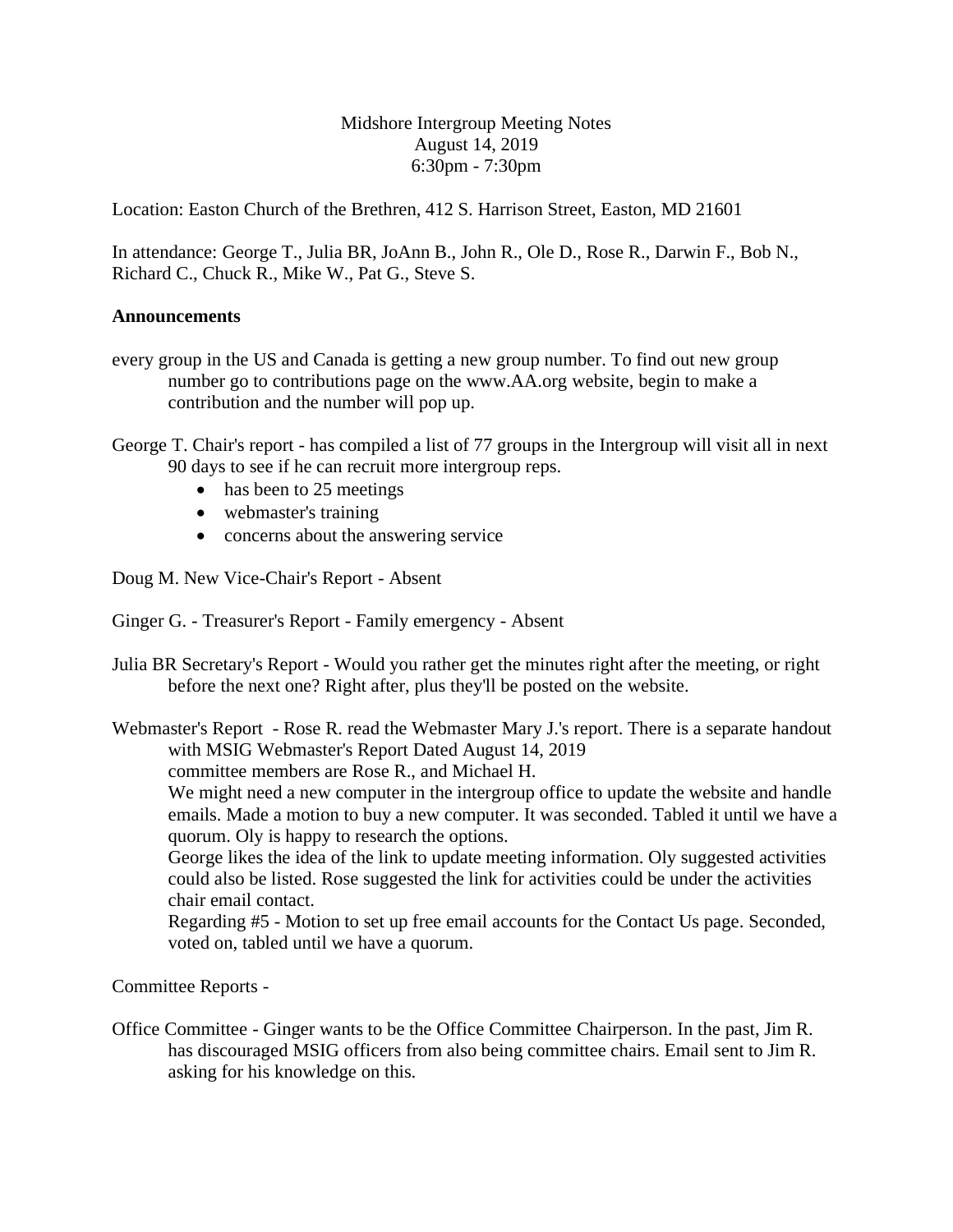Institutions -

- John asked if he could take literature and information to any institution? For example: Could he give materials to someone who is taking a meeting into a jail?
- There are racks of information pamphlets available in the Intergroup office.
- Do we give books away to places? Not usually. If taking a Big Book meeting in to an institution, for example, the chairperson might take in books to use, sell if someone wants one, but would take them out.
- Steve S, volunteered to be Chair of the Institutions Committee. He used to do it on the Western Shore. Chuck spoke with him.

Activities Committee -

- How was the picnic? It was good, and fun. Issue with the detour through Centreville; some people gave up trying to get there. The other issue was the heat.
- The next rehearsal for the Sobriety Show is Thursday, Aug. 29 at 6:30 pm at the Hillsboro Retreat House. Absent: Taylor

Old Business -

- Regarding Ginger's trip to AA Intergroup Office Convention in NM not enough votes to send her.
- Regarding Dover Street noon meeting not being staffed, it's still sketchy. They're aware of the issue and trying to get people in there.
- Should we take them out of the meeting list? Proposal to give the Dover Street group a time frame within which to correct the problem. Motion that they have until the next Intergroup meeting to have it staffed consistently, or we will vote to take them out of the Where and When. Seconded, voted on, tabled until we have a quorum.

New Business -

- Concerns about the answering service George made several calls to the answering service. All the calls were handled incorrectly. George and Ginger discussed it and would like to have an AA member to answer the phone. Each Intergroup member should call the answering service between now and the next MSIG meeting.
- Right now we don't have enough data, but we should collect more to be able to decide what to do about the answering service.
- Mike discussed call forwarding and ultra-forwarding from the Intergroup office. Phone would have to be set up with the headline MSIG Intergroup so folks answering the calls would know it was from AA Intergroup, and not a spam call. We could call carrier to find out if ultra-forwarding would be available and at what cost. Is the cost for that comparable to the cost of the answering service?
- George is printing out the call logs every day to keep an eye on the situation.
- Regarding sending money to MD and NY, George says he has misgivings.

Round Table -

• Jo Ann suggested putting together a workshop on the traditions to help get the message across about the importance of the traditions, including contributing money to Maryland and NY. Jo Ann will research. George suggested money could be used to get together a workshop, rather than sending money to MD and NY.